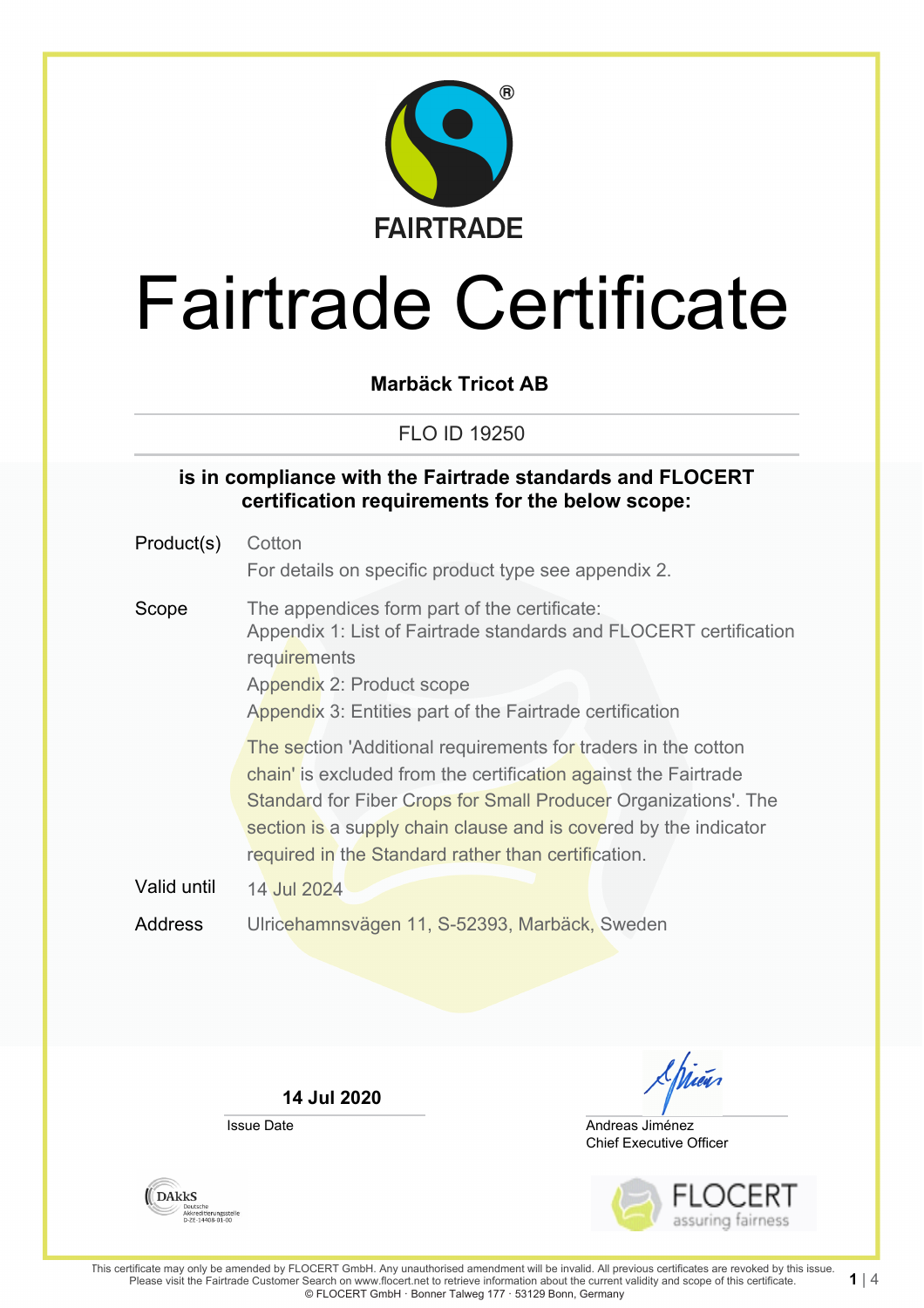

### **Marbäck Tricot AB**

FLO ID 19250

**Appendix 1:**

**List of Fairtrade standards and FLOCERT certification requirements**

#### **The organization Marbäck Tricot AB with FLO ID 19250 ... is in compliance with the following Fairtrade standards**

#### Trader SCORE

- Fairtrade Trader Standard
- Fairtrade Standard for Fibre Crops

(Also applicable to Contract Production for Cotton in India and Pakistan)

#### **... is in compliance with the following FLOCERT certification requirements**

#### Trader SCORE

• FLOCERT Public Compliance Criteria List – Trade Certification



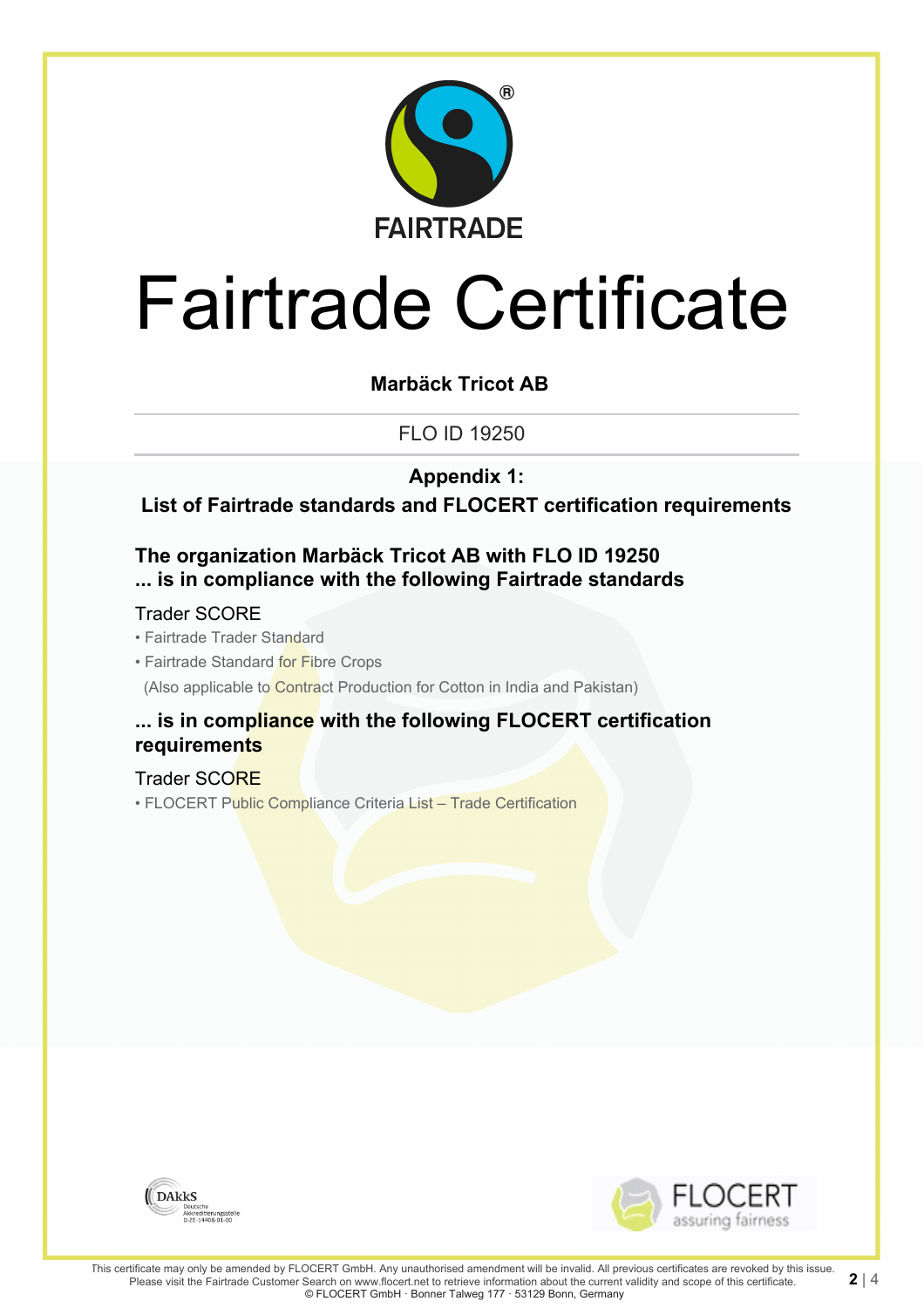

### **Marbäck Tricot AB**

FLO ID 19250

### **Product scope Appendix 2:**

**The organization Marbäck Tricot AB with FLO ID 19250 is certified for the following products:**

#### Trader SCORE

| Date of certification | <b>Function</b>                              | Product category | <b>Product type</b> |
|-----------------------|----------------------------------------------|------------------|---------------------|
| 14 Jul 2020           | Manufacturer/Processor<br>Knitter, Non-Payer | Cotton           | Seed Cotton         |